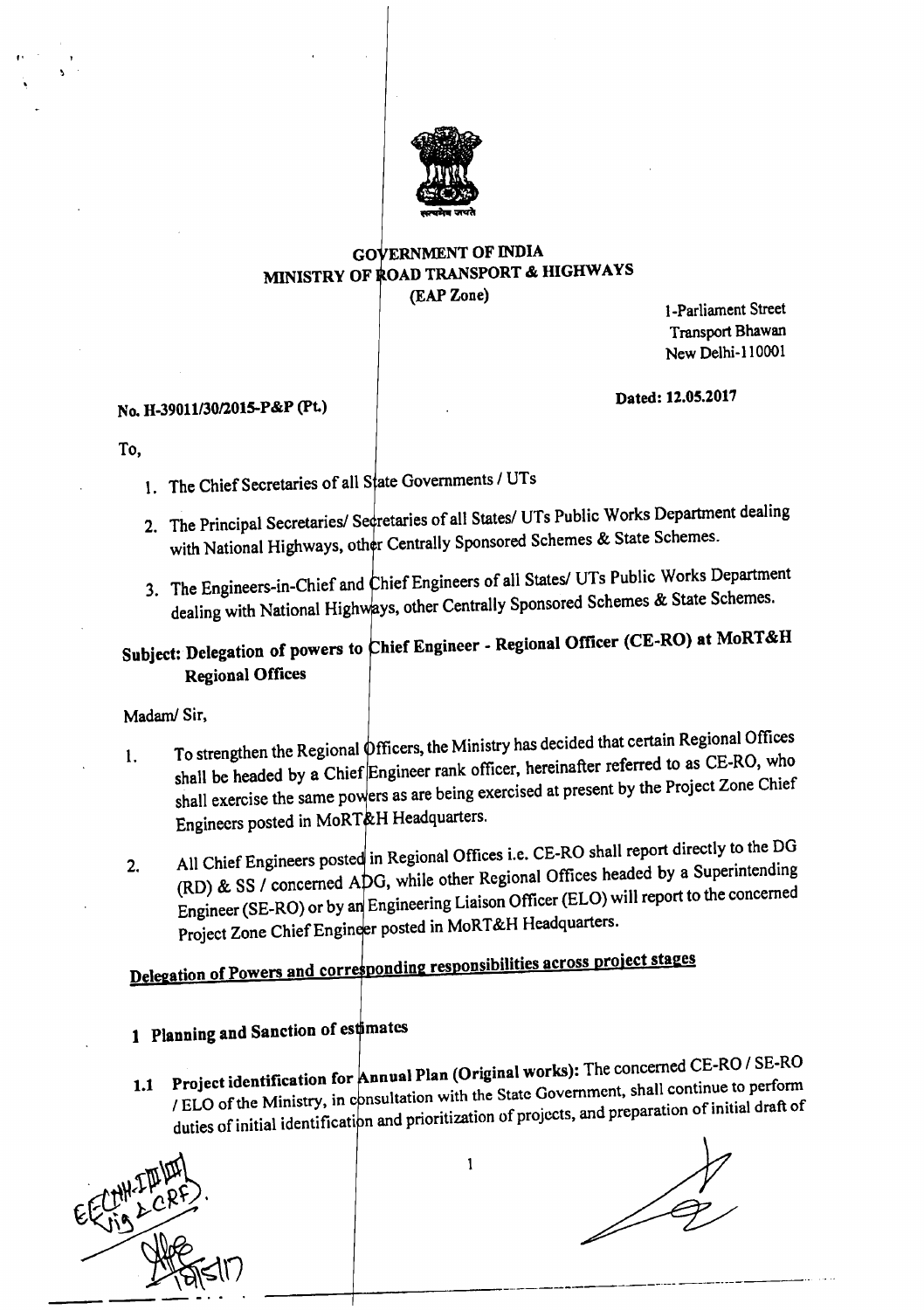annual plan for the state, including the budget requirement. The CE-RO / SE-RO / ELO would submit the initial draft plar to the DG (RD) & SS or concerned ADG / Chief Engineer at the MoRT&H Headquarters. Based on discussions, the Planning Zone at Headquarters would compile and finalize the Annual Plan, and obtain approval of Competent Authority.

1.2 Technical sanction of detailed estimates for original works: The powers to provide technical sanction would continue to be as per delegations to officers of different rank, irrespective of the posting of the officer i.e. whether in HQ or in Regional Offices or ELO offices, as per order no. NH-15017/146/2014-P&M dated 01 August, 2016. The delegation of powers for technical sanction of detailed estimates for original works is in Table 1, as per order issued by the Department of Expenditure, Ministry of Finance, Government of India vide order no. 24(35)/PF-II/2012 dated 05 August, 2016:

| Cost               | <b>Technical</b>      | Scheme / Project                   | <b>Scheme / Project</b> |
|--------------------|-----------------------|------------------------------------|-------------------------|
| (Rs, Cr)           | Sanction by           | Appraisal by                       | Approval by             |
|                    | officer of            |                                    |                         |
|                    | Designation           |                                    |                         |
| $25$               | Executive             | <b>Financial Adviser</b>           | Secretary of the        |
|                    | Engineer              |                                    | Administrative          |
|                    |                       |                                    | Department              |
| $25 - 100$         | Superintending        | <b>Financial Adviser</b>           | Secretary of the        |
|                    | Engineer              |                                    | Administrative          |
|                    |                       |                                    | Department              |
| $100 - 500$        | <b>Chief Engineer</b> | SFC / DIB chaired by the           | Minister-in-charge of   |
|                    |                       | Secretary of the Administrative    | the Administrative      |
|                    |                       | Department                         | Department              |
| $500 - 1000$       | Chief Engineer        | EFC / PIB chaired by the           | Minister-in-charge of   |
|                    |                       | Expenditure Secretary, except      | the Administrative      |
|                    |                       | departments/ schemes/ projects for | Department and          |
|                    |                       | which special dispensation has     | Finance Minister,       |
|                    |                       | been notified by the Competent     | except where special    |
|                    |                       | Authority                          | powers have been        |
|                    |                       |                                    | delegated by the        |
|                    |                       |                                    | <b>Finance Ministry</b> |
| $\overline{>}1000$ | Director General /    | EFC / PIB chaired by the           | Cabinet/ Committee      |
|                    | Additional            | Expenditure Secretary, except      | of the Cabinet          |
|                    | Director General      | departments/ schemes/ projects for | concerned with the      |
|                    |                       | which special dispensation has     | subject                 |
|                    |                       | been notified by the Competent     |                         |
|                    |                       | Authority                          | −.                      |

Table 1: Delegation of powers for technical sanction of detailed estimates for original works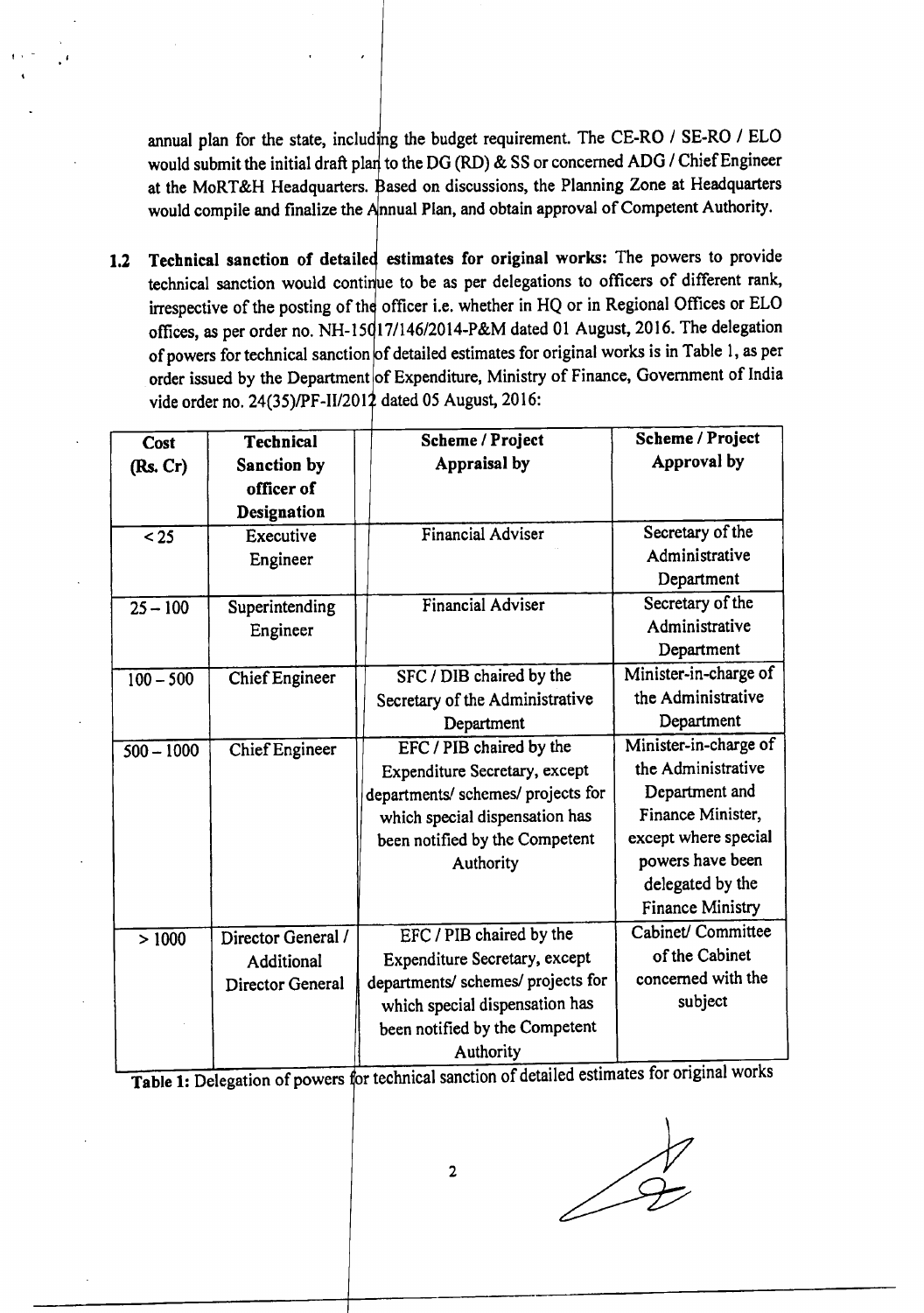- 1.3 Annual Renewal Plan for PR/IRQP works: The concerned CE-RO / SE-RO / ELO of the Ministry, in consultation with the State Government, shall continue to process the proposal for the State, comprising of draft Annual Renewal Plan (ARP) and Abstract Estimate. CE-RO / SE-RO / ELO shall submit the final proposal to the DG (RD) & SS or concerned ADG / Project Zone Chief Engineer at Headquarters who would coordinate with Finance Wing for concurrence and obtain Administrative Approval & Financial Sanction of Competent Authority.
- 1.4 Technical sanction/ approval for individual detailed estimates of PR/IRQP works: The CE-RO shall accord Technical Sanction (TS) for individual detailed estimates for works prepared by CE (NH) and forwarded to Regional Office/ Engineering Liaison Office, provided the excess in such estimates are up to  $\pm 10$ % of the amount mentioned against the work as per the sanctioned ARP and the total cost of technically sanctioned works does not exceed the stipulated sanction  $\phi$ eiling. In case a CE-RO is not posted at the Regional Office, the Technical Sanction would continue to be accorded by the concerned Project Zone Chief Engineer at the Headquarters complying with conditions specified above, as per existing order no. *1-26011/3/2001(12)-* &M (Pt.) dated 29 July, 2016.
- 1.5 Sanction of work under Flood Damage Repairs (FDR): The concerned CE-RO / SE-RO / Engineering Liaison Officer of the Ministry, in consultation with the State Government, shall continue to identify the works for inclusion under FDR and finalize provisions in the estimate within the funds made available, as communicated by the Planning Zone at Headquarters to the Regiona<sup>d</sup> Office / Engineering Liaison Office as per the existing order no. I-26011/3/2001(12)-P&M (Pt.) dated 03 January, 2013.

# 2 Procurement and Award of Work

# 2.1 DPR / Feasibility Report

- 2.1.1 Invitation of bids for DPR / FS: The DPR proposal shall continue to be invited as per order no. H-39011/30/2015-P&P(Pt.-I) dated 22 August, 2016, by the State PWD and evaluated at their level involving the CE-RO / SE-RO of the Ministry.
- 2.1.2 Evaluation of bids for DPR / FS: The evaluation of bids shall continue to be conducted<br>12.1.2 Evaluation of bids for DPR / FS: The evaluation of bids shall continue to be conducted by the State PWD as per order no. H-39011/30/2015-P&P(Pt.-I) dated 22 August, 2016.
- 2.1.3 Approval of Tender based estimate for DPR / FS: Tender based estimate for preparation of DPR/ feasibility report shall be approved/ sanctioned by the CE-RO at the Regional Office provided the cost is within the approved tentative cost with concurrence of the Deputy Financial Advisor. In case a CE-RO is not posted at the Regional Office, then the estimate shall continue to be approved/sanctioned by the concerned Project Zone Chief Engineer posted in the Headquarters as per order no. H-39011/30/2015-P&P(Pt.-I)

3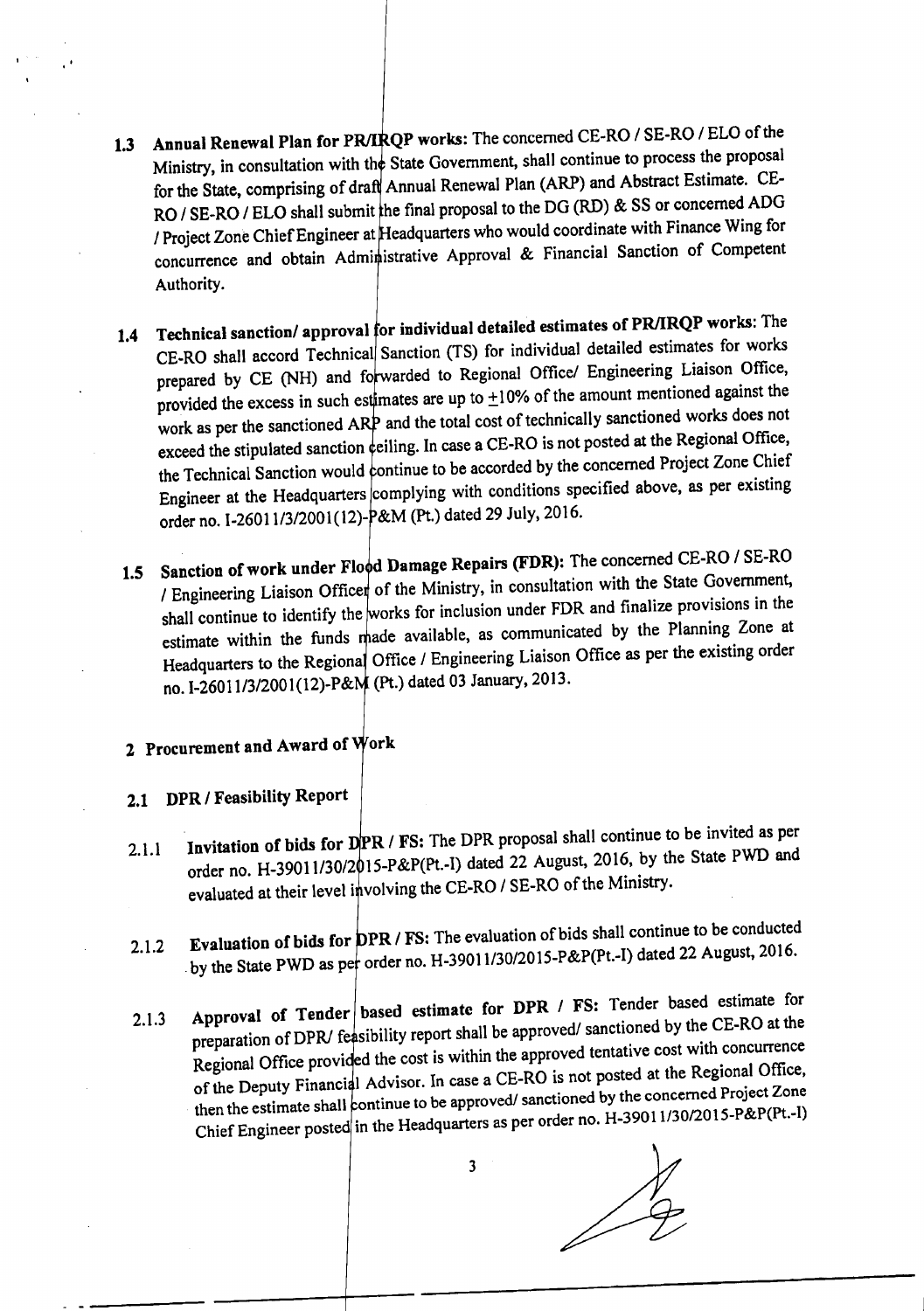dated 22 August, 2016. In case the tender based estimate is more than the approved tentative cost, a separate approval for sanction shall be obtained from Competent Authority as may be specified

- 2.1.4 Preparation, Review and Approval of DPR / FS: The reviewing and accepting authority of DPR/ FS reports would continue to be the Chief Engineer, *PWD/ Chief Engineer*, BRO in consultation with the CE-RO / SE-RO, MoRT&H as per order no. H-39011/30/2015-P&P(Pt.-I) dated 22 August, 2016. If a CE-RO is posted at the Regional Office, then the alignment plan would be approved by the CE-RO, else the alignment plan shall continue to be approved by the concerned Project Zone Chief Engineer posted at the Headquarters.
- 2.1.5 Extension of Time and Variation / Change of Scope for DPR / FS: In case Extension of Time is required for carry ng out the DPR/ feasibility report, it shall be granted by the CE-RO at the Regional Office in the state. The matter of variation/ change of scope amounting to excess of upto 5% of consultancy contract amount for DPR/ FS shall be approved by the CE-RO at the Regional Office, MoRT&H. In case a CE-RO is not posted in the Regional Office, the approvals would continue to be granted by the concerned Project Zone Chief Engineer posted at the Headquarters as per order no. H-39011/30/2015-P&P(Pt.-I) dated 22 August, 2016. In case, the variation/ change of scope exceeds 5% of consultancy contract amount, revised approval shall be obtained from Competent Authority after following due process.

#### 2.2 Civil Works

The existing delegations to State PWDs and Regional Officers have been detailed out below as per order no. RW/NH-24035/4/2008-P&M/PIC-EAP dated 31 March, 2016, with certain additional delegations to CE-RO.

### $2.2.1$  Invitation of bids for civil works:

- i. Works with sanctioned cost of civil works up to Rs. 5 crores: Existing delegation to the State PWDs to call for and finalize tenders would continue.
- ii. Works with sanctioned cost of civil works more than Rs. 5 crores to Rs.  $300$ crores: Tenders may be invited by the State PWD using the requisite bidding document and procedure as per Ministry's extant guidelines.
- iii. Works with sanctioned cost of civil works more than Rs. 300 crores: Tenders will be invited by the CE-RO at the Regional Office. If CE-RO is not posted at the

----------------------------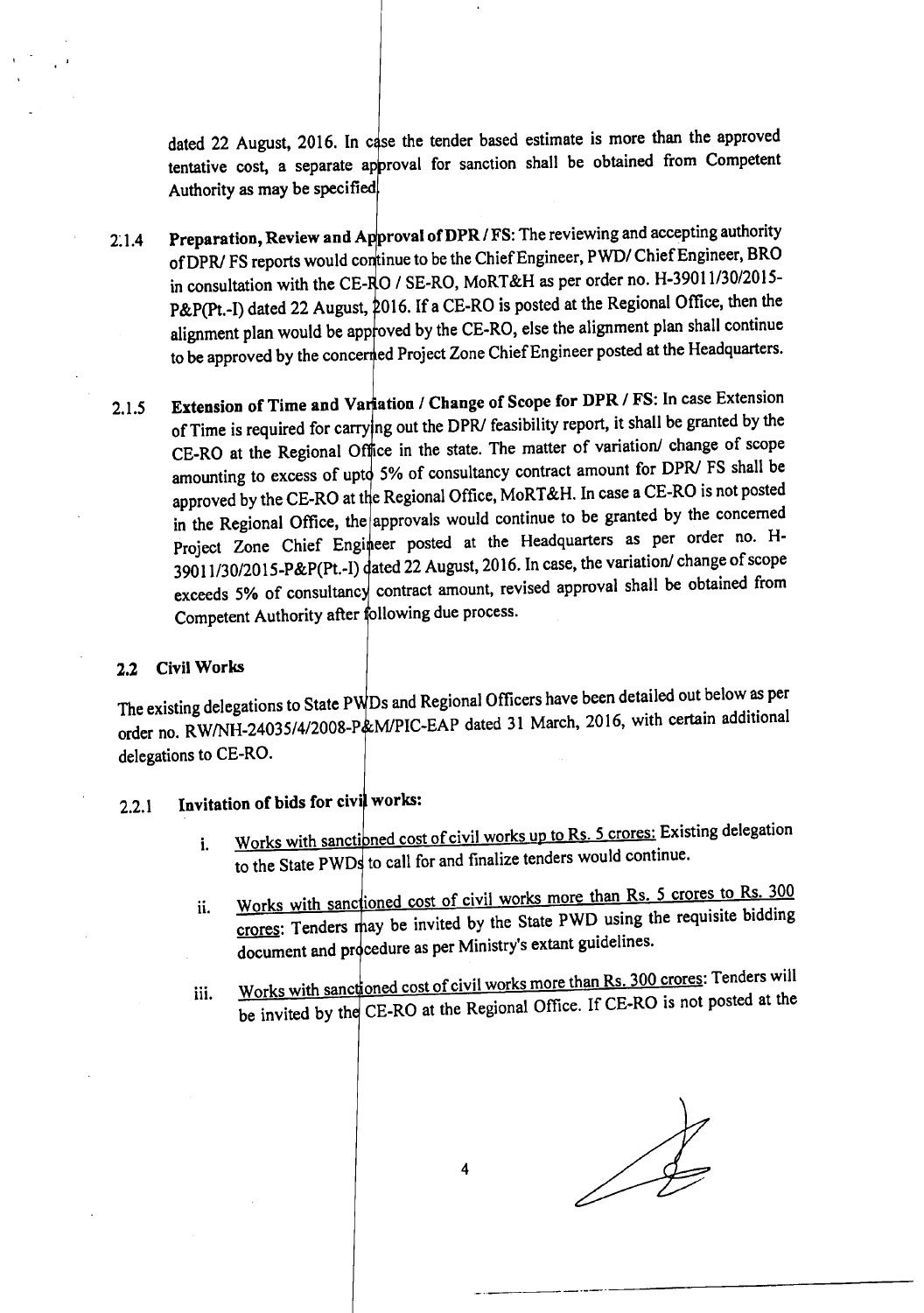Regional Office, then the tenders would continue to be invited by the concerned Project Zone Chief Engineer at the MoRT&H Headquarters.

### 2.2.2 Evaluation of bids for civil works:

- i. Works with sanctioned cost of civil works up to Rs. 5 crores: Existing delegation to the State PWDs to evaluate the bids and finalize tenders would continue.
- ii. Works with sanctioned cost of civil works more than Rs. 5 crores to Rs. 100 crores: Opening and evaluation of bids shall be done by the Evaluation Committee with the composition as mentioned in Table 2:

| S.No.          | Participant                                                                                                                                            | Role                                                                          |
|----------------|--------------------------------------------------------------------------------------------------------------------------------------------------------|-------------------------------------------------------------------------------|
|                | Chief Engineer (NH) of the doncerned State PWD/ equivalent or any other<br>officer of equivalent or higher rank, nominated by the Principal Secretary/ | Chairman                                                                      |
|                | Secretary of State PWD/equivalent                                                                                                                      |                                                                               |
| 2 <sup>1</sup> | Representative of State Finance Department not below the rank of Deputy                                                                                | Member                                                                        |
| $\overline{3}$ | Secretary<br>SE-RO / Engineering Liaison Officer / Officer nominated by the CE-RO,                                                                     | Member                                                                        |
|                | MoRT&H<br>Superintending Engineer (concerned NH circle) of State PWD/ equivalent                                                                       | Member                                                                        |
| 4              |                                                                                                                                                        | Member                                                                        |
| $\mathsf{s}$   | Executive Engineer (concerned NH circle) of the State PWD/ equivalent                                                                                  | Secretary<br>$\mathbf{a}$ $\mathbf{b}$ $\mathbf{c}$ $\mathbf{b}$ $\mathbf{c}$ |

Table 2: Constitution of Evaluation Committee for works with sanctioned cost more than Rs. 5 cr. to Rs. 100 cr.

iii. Works with sanctioned cost of civil works more than Rs. 100 crores to Rs. 300 crores: In case a  $E-RO$  is posted as the Regional Officer, then opening and evaluation of bids shall be done by the Evaluation Committee having the same composition as mentioned in Table 2 above. The evaluated bids shall then be examined by a Screening Committee with the composition as mentioned in Table 3. In such cases, the Screening Committee shall be convened at MoRT&H Headquarters.

In cases where  $C\sharp$ -RO is posted at the Regional Office, opening and evaluation of bids shall be done by the Evaluation Committee with the composition as mentioned in Table 3, with no further requirement of Screening Committee. In case a CE-RO is posted at the Regional Office, the Evaluation Committee shall be convened at the Regional Office, with the representative of Finance Wing (MoRT&H) attending the Evaluation Committee meeting:

\_. -\_.\_-\_.\_-----------------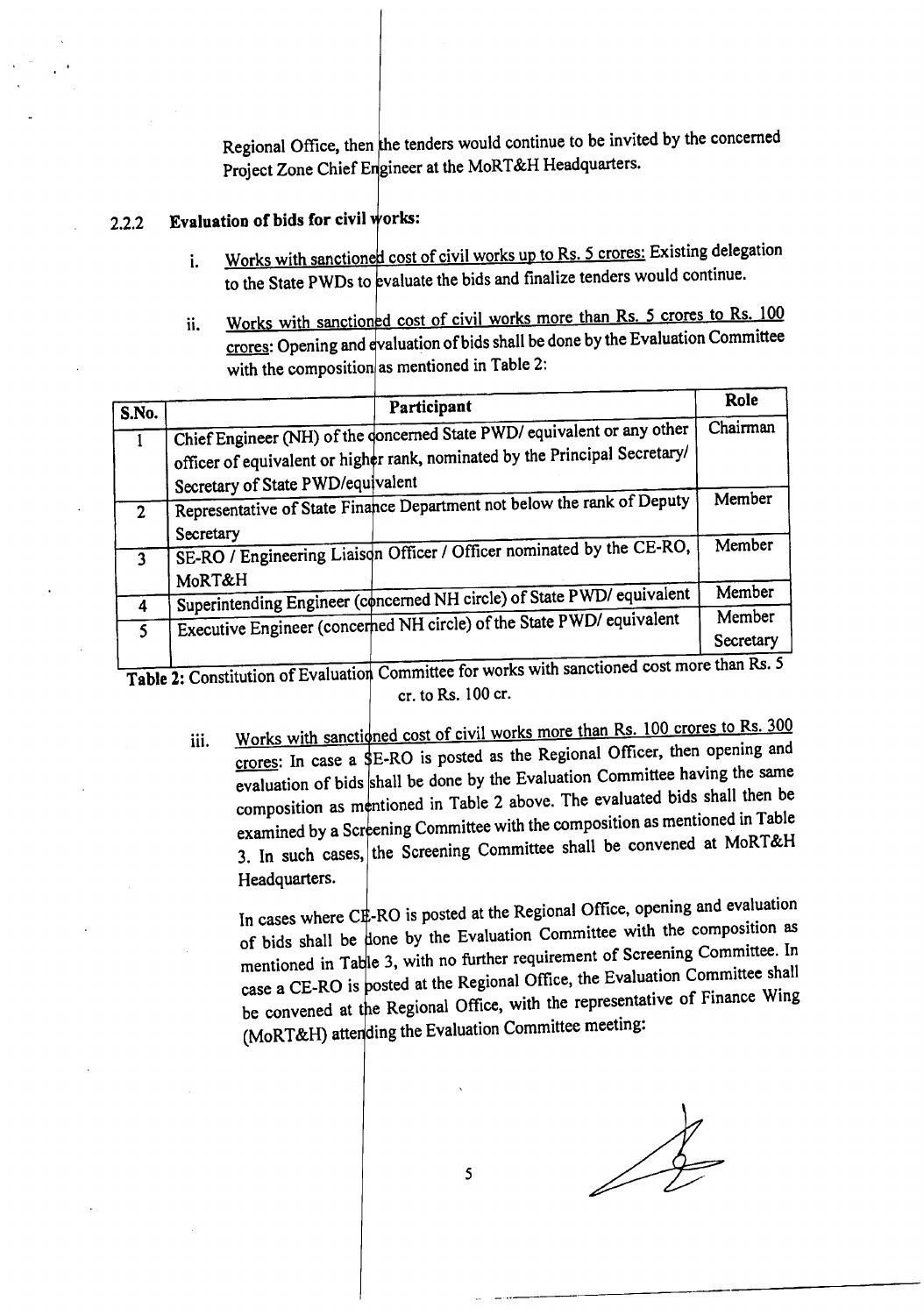| S.No.          | Participant                                                        | Role      |
|----------------|--------------------------------------------------------------------|-----------|
|                | CE-RO if posted at the MoRT&H Regional Office, else the concerned  | Chairman  |
|                | Project Zone Chief Engineer at the MoRT&H Headquarters             |           |
| $\overline{2}$ | Chief Engineer (NH) of the concerned State PWD/ equivalent         | Member    |
| $\overline{3}$ | Superintending Engineer (MoRT&H) from any other Regional Office or | Member    |
|                | MoRT&H Headquarters nominated by DG (RD) & SS / ADG                |           |
| 4              | Representative of Finance Wing (MoRT&H)                            | Member    |
| $\overline{5}$ | Superintending Engineer/Executive Engineer (MoRT&H) dealing with   | Member    |
|                | the State/work                                                     | Secretary |

Table 3: Constitution of Screening Committee if Regional Officer is SE-RO / Constitution of Evaluation Committee if Regional Officer is CE-RO

iv. Works with sanctioned cost of civil works more than Rs. 300 crores: Opening and evaluation of bids shall be done by the Evaluation Committee with the same composition as mentioned in Table 3 above. In case a CE-RO is posted at the Regional Office, the Evaluation Committee shall be convened at the Regional Office, else the Evaluation Committee shall be convened at MoRT&H Headquarters.

### 2.2.3 Acceptance of bids for civil works:

- i. Works with sanctioned cost of civil works up to Rs. 5 crores: Existing delegation to the State PWDs to finalize and accept the bids would continue.
- ii. Works with sanctioned cost of civil works more than Rs. 5 crores to Rs. 100 crores: The Authority to accept bids, which are within 5% of tender premium, based on recommendation of the Evaluation Committee mentioned in Table 2 and for carrying out all the necessary contractual formalities leading up to signing of the contract agreement in a time bound manner shall be not below the rank of Principal Secretary/ Secretary State PWD/equivalent or an officer not below the rank of Chief Engineer nominated by the Principal Secretary/ Secretary State PWD/equivalent.
- iii. Works with sanctioned cost of civil works more than Rs. 100 crores to Rs. 300 crores: The Authority to accept bids shall be the Chairman of the Evaluation Committee as mentioned in Table 3.
- iv. Works with sanctioned cost of civil works more than Rs. 300 crores to 500 crores: The Competent Authority in Ministry to accept the bids, based on the recommendations of the Evaluation Committee as mentioned in Table 3, shall be concerned ADG  $\sqrt{DG}$  (RD) & SS / Secretary or as may be specified from time to time.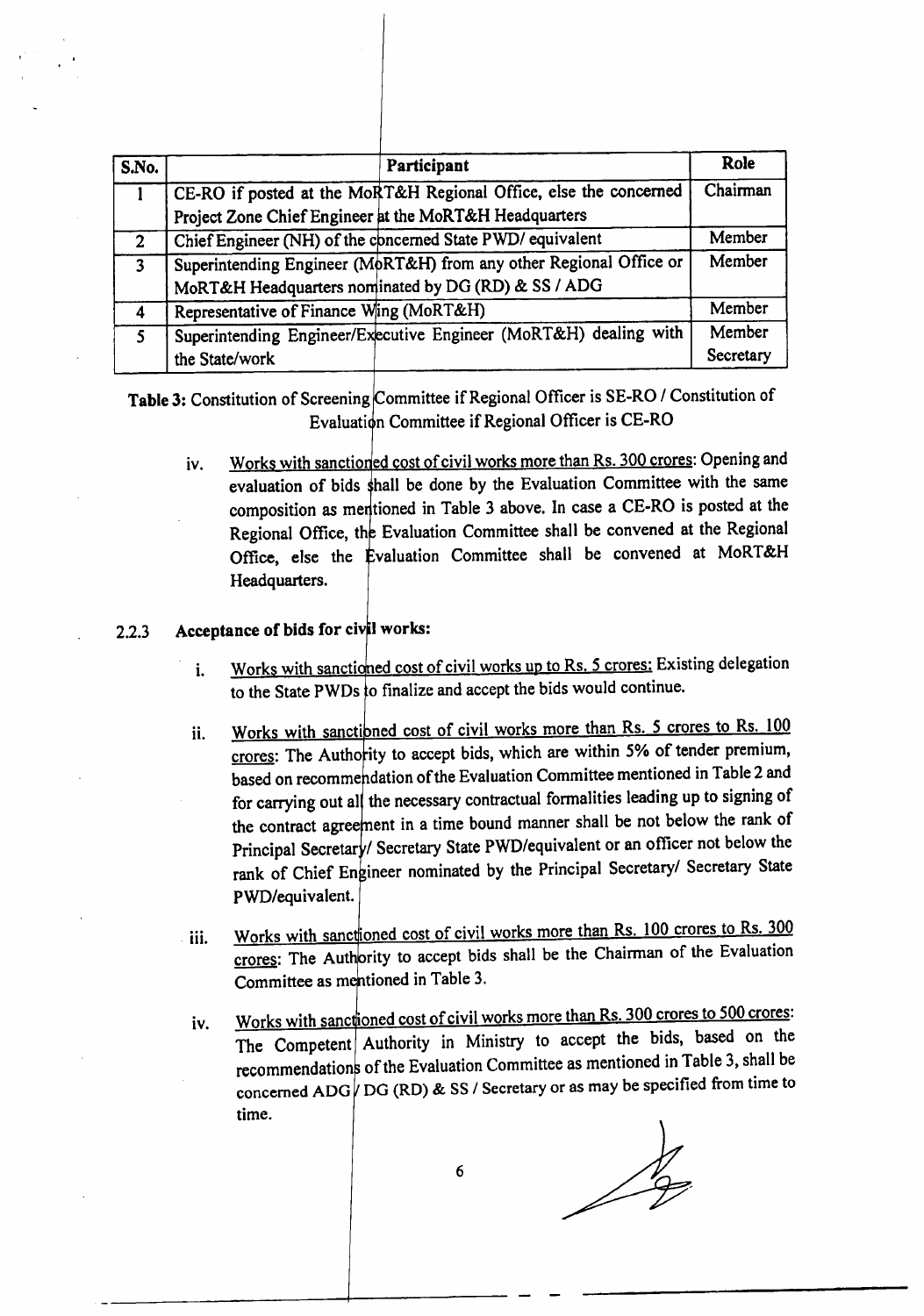- v. Works with sanctioned cost of civil works more than Rs. 500 crores: The Competent Authority in the Ministry to accept the bids based on the recommendations of the Evaluation Committee as mentioned in Table 3, will be Minister (RT&H).
- vi. For projects mentioned in (iii), (iv) and (v), the file for acceptance of the bid shall be sent by the CE-RO / SE-RO / ELO to the DG (RD) & SS / concerned ADG / Project Zone Chief Engineer.

# 2.2.4 Issue of Letter of Acceptance/ Awards (LOA) for civil works:

- i. Works with sanctioned cost of civil works up to Rs. 5 crores: Existing delegation to the State PWDs to issue letter of acceptance/ award would continue.
- ii. Works with sanctioned cost of civil works more than Rs. 5 crores to Rs. 100 crores: In all cases where the tender premium is within 5%, the LOA shall be issued by the appropriate authority not below the rank of Superintending Engineer (concerned NH circle).
- iii. Works with sanctioned cost of civil works more than Rs. 100 crores to Rs. 300 crores: In all cases where the tender premium is within 5%, the LOA shall be issued by the appropriate authority not below the rank of Chief Engineer (NH) in the State PWD.
- iv. Works with sanctioned cost of civil works more than Rs. 300 crores: In all cases where the tender premium is within 5%, the LOA shall be issued by the Chairman of the Evaluation Committee and signing of contract agreement shall be done by the appropriate anthority in the State PWD but not below the rank of Superintending Engineer.
- v. In case the issue  $\phi$ f LOA and signing of contract, as mentioned above is not executed by the State PWD, Ministry reserves the right to do the same through its CE-RO if posted at the MoRT&H Regional Office, else through the concerned Project Zone Chief Engineer at the Headquarters.
- vi. The delegation of powers for acceptance of bids beyond 5% of tender premium in all cases shall be with the Competent Authority at MoRT&H Headquarters.

### 2.3 Authority Engineer

2.3.1 The delegation of powers for invitation, evaluation and acceptance of bids for selection 2.3.1 of Authority Engineer for different category of projects shall be as per order no. NH-11014/7/2013-P&M(Pt.) dated. 06 May, 2016, detailed out in Table 4.

 $\sqrt{\frac{1}{2}}$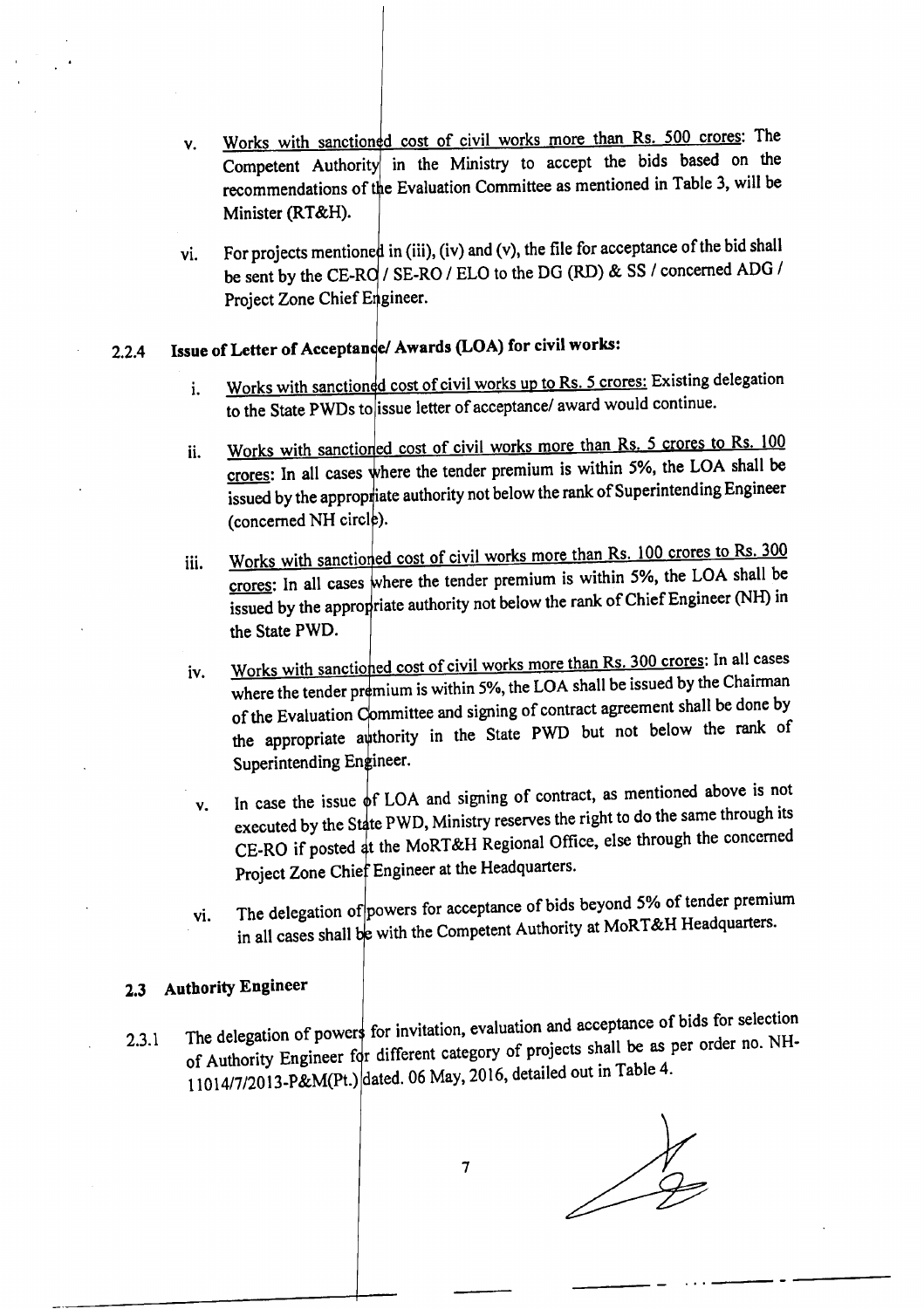| #              | Category of project       | Sanctioned cost of<br>project | <b>Invitation and</b><br>evaluation of bids | Acceptance of<br>bids by             |
|----------------|---------------------------|-------------------------------|---------------------------------------------|--------------------------------------|
|                |                           |                               | by                                          |                                      |
|                | Projects not involving    | 300 Crore                     |                                             | State PWD as per their own procedure |
| 2 <sup>1</sup> | bridges with innovative   | $\ge$ 300 Crore               | Regional Office /                           | Regional Officer                     |
|                | design like cable stayed, |                               | PIU / ELO office                            | (MoRT&H)                             |
|                | suspension, etc           |                               | of MoRT&H                                   | dealing with the                     |
|                |                           |                               | dealing with the                            | State/work                           |
|                |                           |                               | State/work                                  |                                      |
| 3              | involving<br>Projects     | Any amount                    | Superintending                              | Chief Engineer,                      |
|                | bridges with innovative   |                               | Engineer S&R                                | S&R (Bridges),                       |
|                | design like cable stayed, |                               | (Bridges)                                   | MoRT&H                               |
|                | suspension, etc           |                               |                                             |                                      |

Table 4: \$election of Authority Engineer

#### 3 Pre-construction activities

#### 3.1 Utility Shifting:

- 3.1.1 Within the overall financial limits for utility shifting as set out in the Administrative Approval (AA) and Financial Sanction (FS), the CE-RO / SE-RO/ Engineering Liaison Officer of the Ministry has been delegated to exercise powers for approval of such individual proposals as per existing order no. NH-18011/1/2012-P&M (Pt.II) dated 11 March, 2016 and 29 July 20 16:
	- i. Shifting of power transmission/ distribution lines: Rs. 5 crore for each Division of the user agency.
	- ii. Utilities other than power: Rs. 2 crore for each Division of the user agency.
- 3.1.2 In all other cases, the proposal(s) would be evaluated by the CE-RO if posted at the Regional Office. In case an SE-RO is posted at the Regional Office, the proposal(s) would be sent to the concerned Project Zone Chief Engineer at the MoRT&H Headquarters. The CE-RO at the Regional Office / concerned Project Zone Chief Engineer at the MoRT&H Headquarters, shall communicate provisions and estimated costs of works to be taken up to the concerned user departments along with technical note with a copy to concerned Regional Office / Engineering Liaison Office, within a period of 15 days, subject to the condition that sum total of such estimates for Utility Shifting work does not lead to excess beyond 5% over sanctioned TPC (Total Project Cost excluding land acquisition).

*v*

8

- --------+------- - - - -------------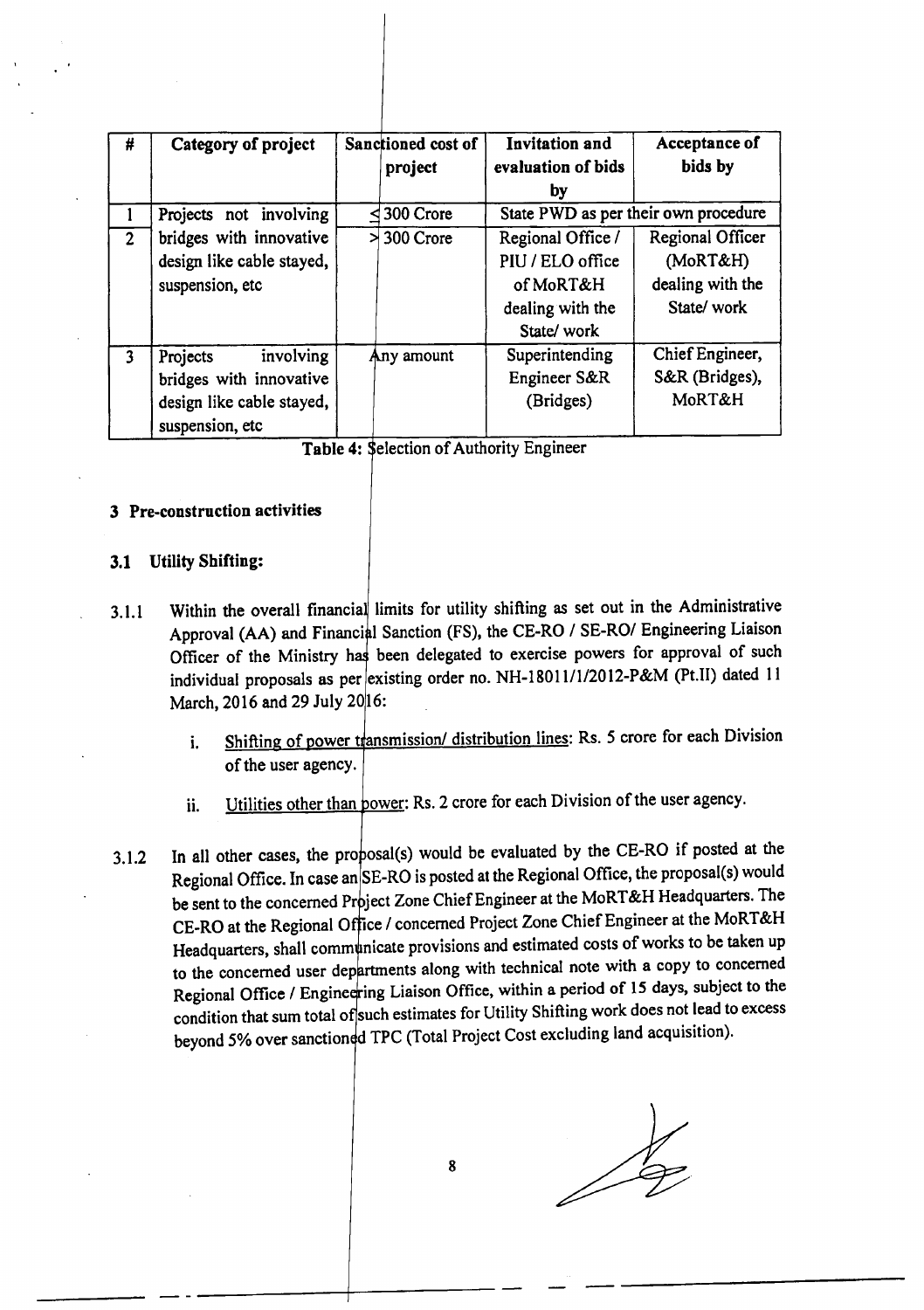#### 3.2 Land Acquisition:

3.2.1 CE-RO / Regional Officers of MoRT&H shall be empowered to approve variations for meeting costs of Land Acquistion (LA) as long as the variation does not lead to excess beyond 5% over the sanctioned estimate.

# 4 Activities during Project Construction

# 4.1 Variation / Change of Scope for civil contracts:

- i. As per current delegation order no. NH-18011/1/2012-P&M dated 08 February, 2013 and 23 September, 2016, Regional Officers are empowered to accept variations/ extra items/ escalation/ price adjustments, etc., without requiring the approval of Finance Wing, such that overall excess inclusive of tender premium is within the 5% over the amounts for works plus the amount for contingencies provided in the sandtioned estimates subject to the condition that savings due to tender discounts would be excluded for working out such permissible excess.
- ii. In addition, the CE-RO and the Project Zone Chief Engineers at Headquarters are empowered to approve variations/ extra items/ escalation/ price adjustments/ bonus, payment towards micro plans/ tree cutting/ compulsory afforestation/ statutory charges, payment of any item under contingency, etc. as the additional costs does not lead to excess beyond 5% over sanctioned TPC.
- iii. For EPC contracts, the CE-RO and the Chief Engineers at Headquarters are empowered to accept proposals for change in scopes for Civil Work Components, without making a reference to Headquarters if the overall excess is within the 5% of the sanctioned cost of civil works or accepted bid value whichever is less plus the amount for contingencies provided in the sanctioned estimates. Wherever the overall excess is beyond the aforesaid limit but within 5% of the sanctioned TPC, then the concurrence of IFD shall be obtained by the CE-RO / SE-RO / ELO through the DG (RD) & SS or concerned ADG / Project Zone Chief Engineer.
- iv. For proposals involving excess beyond 5% over sanctioned TPC, the existing iv. delegations would continue i.e. the consolidated proposals shall be processed for seeking approval of the Revised Cost Estimates (RCEs) by the Competent Authority at MoRT&H Headquarters.
- The CE-RO and the Chief Engineers at Headquarters shall be empowered to approve any other residuary item not covered under above delegation, with the concurrence of Finance Wing if norms of cost is not prescribed and without the v.

 $\frac{1}{2}$ 

9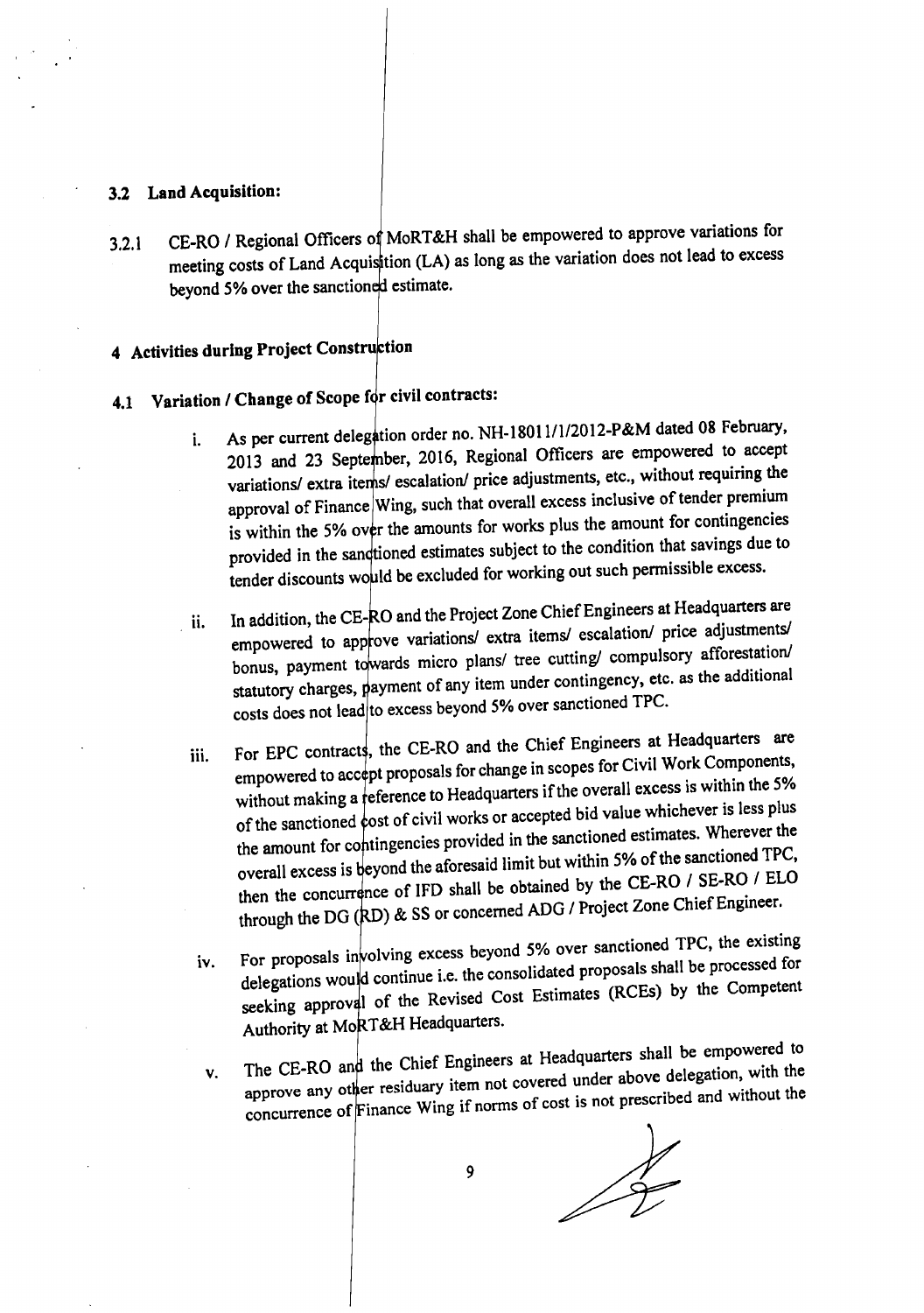concurrence of Finance Wing if norms of cost is prescribed, as per existing order no. NH-15017/17(2)/2016-P&M dated 16 June, 2016.

#### $4.2$  Extension of Time for civil contracts:

- i. All Regional Officers are empowered to grant Extension of Time for the scheduled completion date provided that the value of works remains within the sanctioned cost or accepted tender value whichever is higher.
- ii. In addition, CE-RO and Chief Engineers at MoRT&H headquarters shall be empowered to grant Extension of Time for the scheduled completion date provided that the value of works remains within an excess of 5% over the original sanctioned cost estimate (OCE) or within the revised sanctioned cost estimate (RCE).

#### 5 Administrative functions

- 5.1 Designation of DDO in Regional Office headed by CE-RO: In Regional Offices headed by a CE-RO, an officer from the Regional Office not below the rank of Superintending Engineer / Executive Engineer, shall be nominated by the CE-RO as the DDO. The proposal for the same shall be sent by the CE-RO to the Establishment Division at MoRTH Headquarters for approval. In Regional Offices headed by SE-RO, the SE-RO shall continue to be designated as the DDO.
- 6 All delegations of power listed in this circular are summarized in the table in Annexure I.
- 7 This issues with the approval of the Competent Authority.

Yours faithfull

(Khushal Chand) Superintending Engineer (EAP) For Director General (RD)& Special Secretary

#### Copy to:

- 1. All Technical Officers at the Headquarters
- 2. Secretary General, Indian Road Congress
- 3. Director, IAHE, NOIDA
- 4. All ROs and ELOs of MoRT&H

-.\_- \_-- .\_----------------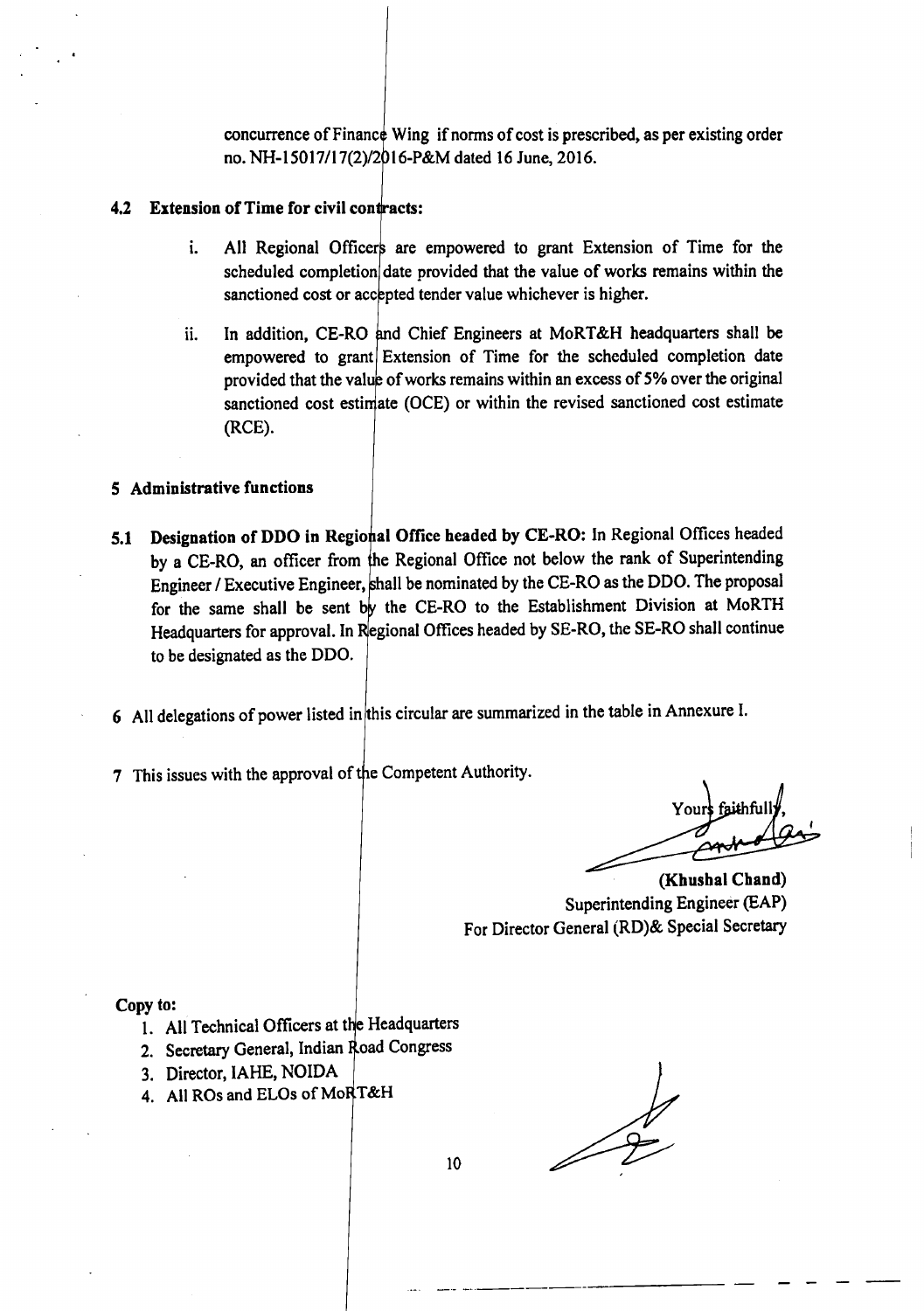Copy for information to:

- 1. PPS to Secretary (RT&H), PPS to DG (RD) & SS, PS to AS&FA, PS to ADG, PS to Coordinator
- 2. NIC with the request to upload in the Ministry's portal

<u> ste - 18/05/2012</u> NO-SEINHICOSCULLAT 10-365 No-SEINH Circular (15-000 Fuit 12/4/0004)<br>Copy to - (i) Addl. Chief Cogeoser PND Zoop Fuit 12/4/4/0004 Executive Esgèriaire, PULD, NH Dr. ..... (A) 仙 for enformatinde na pl. 11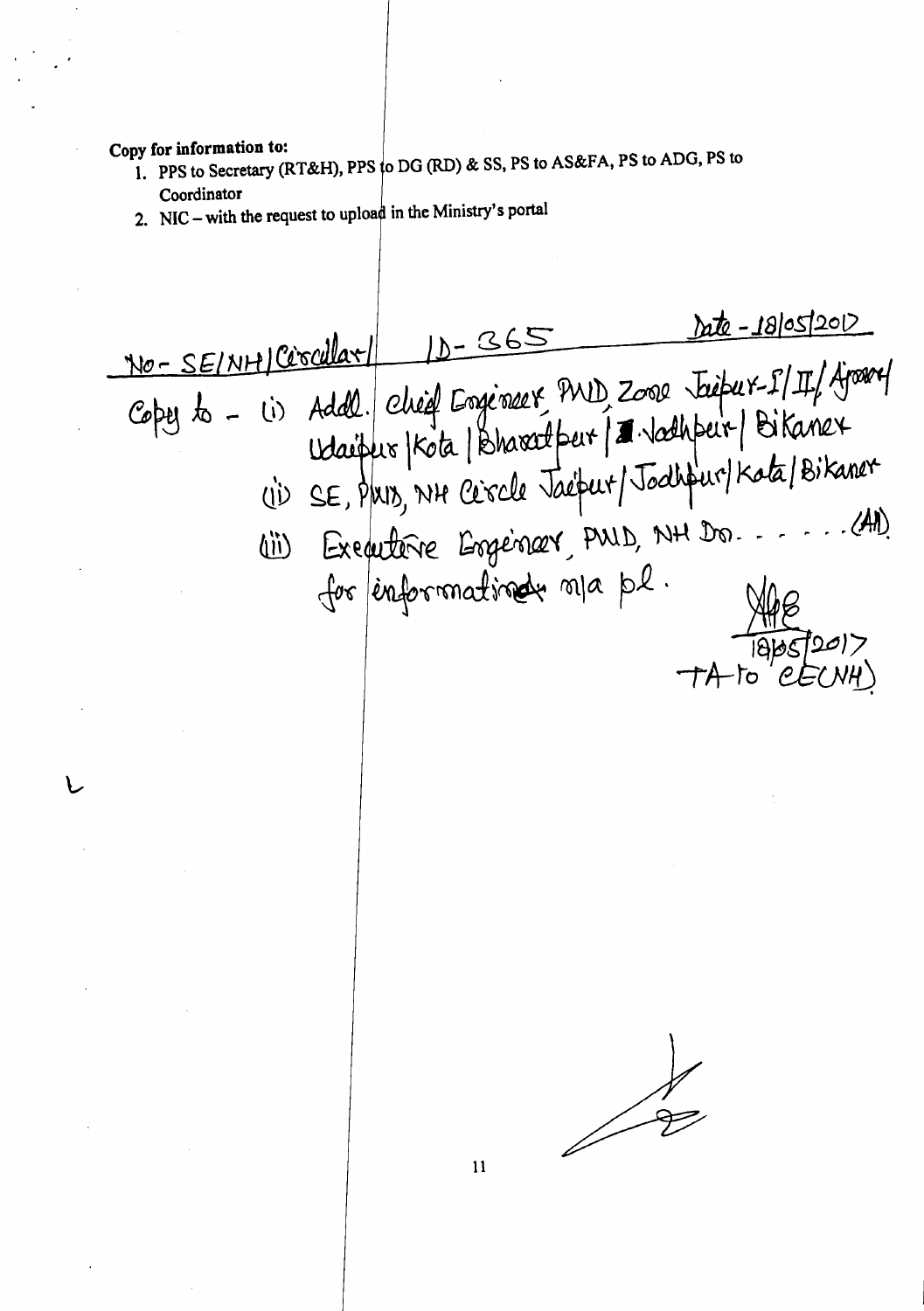# Annexure I: Summary of Delegation of Powers wrt. Technical aspects of Projects

| SE-RO as<br><b>Topic</b><br><b>State</b><br>S.                                                          | Competent<br><b>CE-RO</b> as Regional    |
|---------------------------------------------------------------------------------------------------------|------------------------------------------|
| <b>PWD</b><br><b>Regional Officer</b><br>No.                                                            | <b>Authority at</b><br>Officer / Project |
|                                                                                                         | MoRT&H<br><b>Zone Chief Engineer</b>     |
|                                                                                                         | at MoRT&H HQ<br>HQ                       |
| Planning and Sanction of estimate<br>1.                                                                 |                                          |
| Approval of Annual Plan<br>(i)                                                                          | <b>Full Powers</b>                       |
| (Original)                                                                                              |                                          |
| Annual Renewal Plan for<br>(i)                                                                          | <b>Full Powers</b>                       |
| PR/IRQP works                                                                                           |                                          |
| Full powers<br>Sanction of work under<br>(iii)                                                          |                                          |
| (within allocated funds)<br><b>Flood Damage Repairs</b><br>$\cdot$ 25 - 100 Cr: Superintending Engineer | $>1000$ Cr                               |
| $\overline{of}$<br>sanction<br>Technical<br>(iv)<br>rank officer<br>for                                 |                                          |
| estimates<br>detailed<br>100 - 1000 Cr: Chief Engineer rank                                             |                                          |
| original works<br>officer                                                                               |                                          |
| sanction/<br>Technical                                                                                  | Excess within $\pm 10\%$ of              |
| (v)<br>individual<br>approval<br>for                                                                    | works amount as per                      |
| PR/IRQP<br>of<br>estimates                                                                              | sanctioned ARP and                       |
| works                                                                                                   | total cost of technically                |
|                                                                                                         | sanctioned works does                    |
| not                                                                                                     | the<br>exceed                            |
| stipulated                                                                                              | sanction                                 |
| ceiling.                                                                                                |                                          |
| <b>DPR/FS Procurement</b><br>$\overline{\mathbf{2}}$                                                    |                                          |
| Full powers<br><b>Invitation</b> of bids<br>(i)                                                         |                                          |
| Full powers<br><b>Evaluation of bids</b><br>(ii)                                                        |                                          |
|                                                                                                         |                                          |
|                                                                                                         |                                          |
| Full<br>(iii) Approval of Tender based                                                                  | with<br>powers                           |
| concurrence<br>estimate                                                                                 | of DFA                                   |
| (within                                                                                                 | approved                                 |
| tentative cost)                                                                                         |                                          |
| Full powers<br>and<br>Preparation, Review<br>(iv)                                                       |                                          |
| Approval of DPR / FS                                                                                    | Full powers                              |
| Approval of alignment plan<br>(v)                                                                       | $\leq$ 5% excess of                      |
| $\leq$ 5% excess of<br>EOT / COS / Variation<br>(vi)<br>sanctioned cost of                              | sanctioned TPC (with                     |
| civil works or                                                                                          | or without                               |
|                                                                                                         |                                          |
| accepted bid                                                                                            | concurrence of                           |

 $\sqrt{\frac{2}{5}}$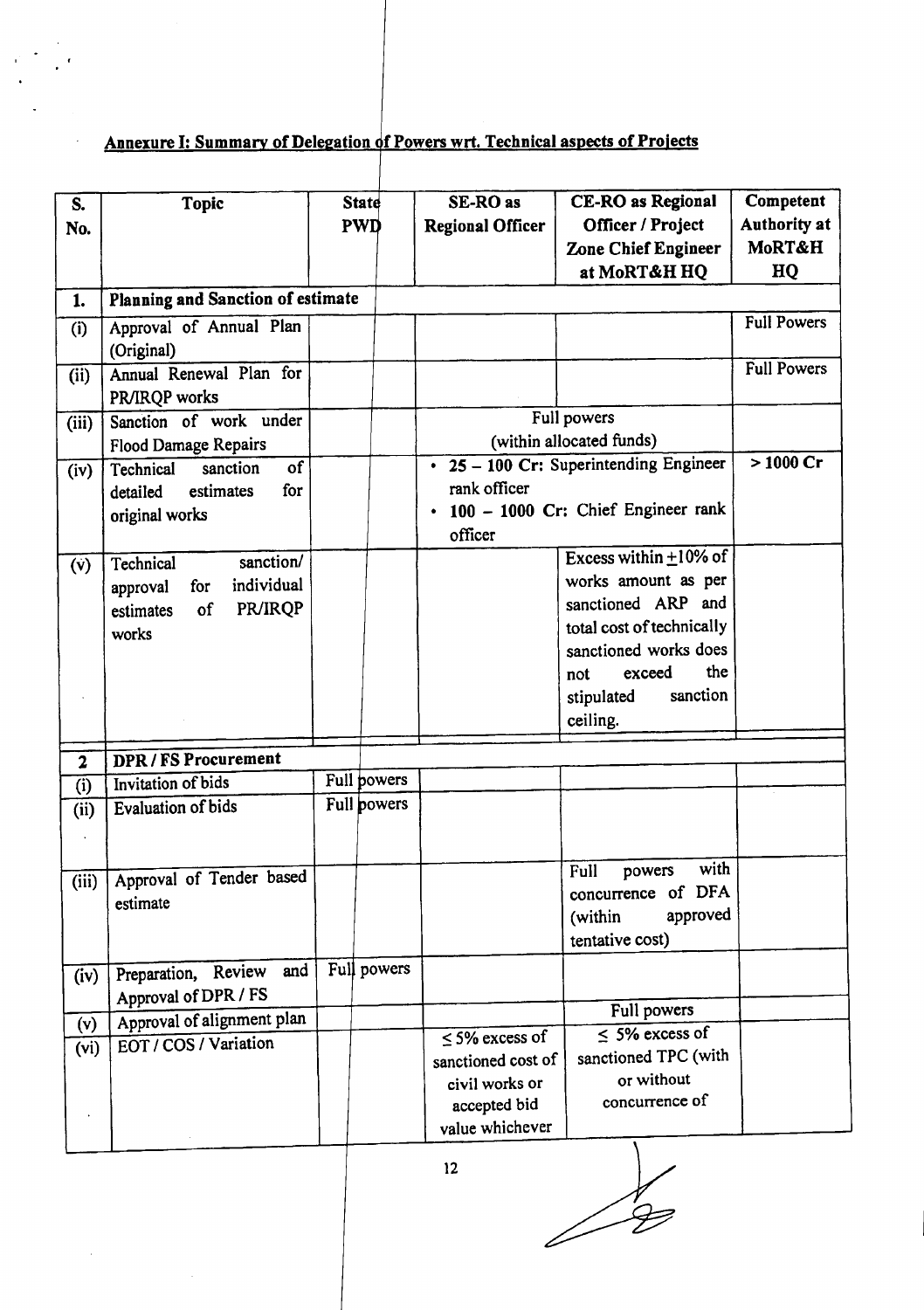|                         |                                          |                           |                             | <b>SE-RO</b> as         | <b>CE-RO</b> as Regional                      | Competent             |
|-------------------------|------------------------------------------|---------------------------|-----------------------------|-------------------------|-----------------------------------------------|-----------------------|
| S.                      | Topic                                    | <b>State</b>              |                             |                         | Officer / Project                             | <b>Authority at</b>   |
| No.                     |                                          | <b>PWD</b>                |                             | <b>Regional Officer</b> | <b>Zone Chief Engineer</b>                    | MoRT&H                |
|                         |                                          |                           |                             |                         | at MoRT&H HQ                                  | HQ                    |
|                         |                                          |                           |                             |                         | Finance Wing as                               |                       |
|                         |                                          |                           |                             | is lower, plus          |                                               |                       |
|                         |                                          |                           |                             | contingency.            | applicable).                                  |                       |
|                         | Civil works procurement                  |                           |                             |                         |                                               |                       |
| $\overline{\mathbf{3}}$ | Invitation of bids                       | $\leq 300 \, \text{Cr}^1$ |                             |                         | > 300 Cr                                      |                       |
| (i)                     | Evaluation of bids                       | $\overline{\le}$ 5 Cr     |                             | $5 - 100$ Cr            | • $100 - 300$ Cr                              |                       |
| (i)                     |                                          |                           |                             | (as Member of           | (as Chairman of the                           |                       |
|                         |                                          |                           |                             | Evaluation              | Screening                                     |                       |
|                         |                                          |                           |                             | Committee)              | Evaluation                                    |                       |
|                         |                                          |                           |                             |                         | Committee)                                    |                       |
|                         |                                          |                           |                             |                         | $\cdot$ > 300 Cr                              |                       |
|                         |                                          |                           |                             |                         | (as Chairman of the                           |                       |
|                         |                                          |                           |                             |                         | Evaluation                                    |                       |
|                         |                                          |                           |                             |                         | Committee)                                    |                       |
|                         |                                          |                           |                             |                         | $100 - 300$ Cr                                | $\frac{1}{300 - 500}$ |
| (iii)                   | Acceptance of bids                       | $\leq 100 \text{ Cr}^2$   |                             |                         |                                               | Cr <sup>3</sup>       |
|                         |                                          |                           |                             |                         | > 300 Cr (provided                            |                       |
| (iv)                    | $\alpha$<br>Letter<br>of<br><b>Issue</b> |                           | $<$ 300 Cr                  |                         | tender premium is                             |                       |
|                         | Acceptance / Award (LOA)                 |                           | (provided                   |                         | within $5\%^4$ )                              |                       |
|                         |                                          |                           | tender                      |                         |                                               |                       |
|                         |                                          |                           | premium is                  |                         |                                               |                       |
|                         |                                          |                           | within $5\%$ <sup>4</sup> ) |                         |                                               |                       |
|                         |                                          |                           |                             |                         |                                               |                       |
| 4                       | AE Procurement <sup>5</sup>              |                           | $\leq 300$ Cr               | > 300 Cr                |                                               |                       |
| (i)                     | Invitation of bids                       | $\leq$                    | 300 Cr                      | $> 300$ Cr              |                                               |                       |
| (ii)                    | <b>Evaluation of bids</b>                | $\leq$                    | $300$ Cr                    | $> 300$ Cr              |                                               |                       |
| (iii)                   | Acceptance of bids                       |                           |                             |                         |                                               |                       |
| 5                       | Pre-construction                         |                           |                             | $\sqrt{\frac{1}{5}$ SCr | Full powers upto                              |                       |
| (i)                     | Utility Shifting - Electricity           |                           |                             |                         | excess of 5% over                             |                       |
|                         | Utility Shifting - Other than<br>(i)     |                           |                             | $\overline{\leq} 2$ Cr  | sanctioned TPC                                |                       |
|                         | electricity                              |                           |                             |                         | Variations $\leq 5\%$ over the sanctioned TPC |                       |
| (iii)                   | <b>Land Acquisition</b>                  |                           |                             |                         |                                               |                       |
|                         | Project Construction                     |                           |                             |                         |                                               |                       |
|                         | $6\phantom{1}$                           |                           |                             |                         |                                               |                       |

IF The tenders with sanctioned cost between 5 – 300 Cr, bids would be invited by State PWDI BRO using requisite<br>If  $\frac{1}{2}$  is the cost of Definition is extant outdelines

 $4$  If tender premium is more than 5%, the accuration For tenders will called more than 5%, the accepting authority would be the compound.<br>If tender premium is more than 5%, the accepting authority would be the compound, etc of the stayed, suspension, etc

,  $\mathbf{v} = \begin{bmatrix} 1 & 1 \\ 1 & 1 \end{bmatrix}$ .

 $\sqrt{}$ 

 $\sqrt{\phi}$ 

bidding document and procedures as per Ministry's extant guidelines  $2 \text{ For tenders with sanctioned cost between } 3$  $\frac{100}{100}$  Cr, accepting authority shall not be below the rank of principal

Secretary/ Secretary State PWD or an equivalent officer of the concerned State/ BRO<br>Secretary/ Secretary State PWD or an equivalent officer of the accenting authority would be  $500 \text{ Cr}$  the accepting authority would be Minister (RT&H)

 $\frac{3}{2}$  For tenders with sanctioned cost more  $\mu$ nan epting authority would be the Competent Authority at HQ.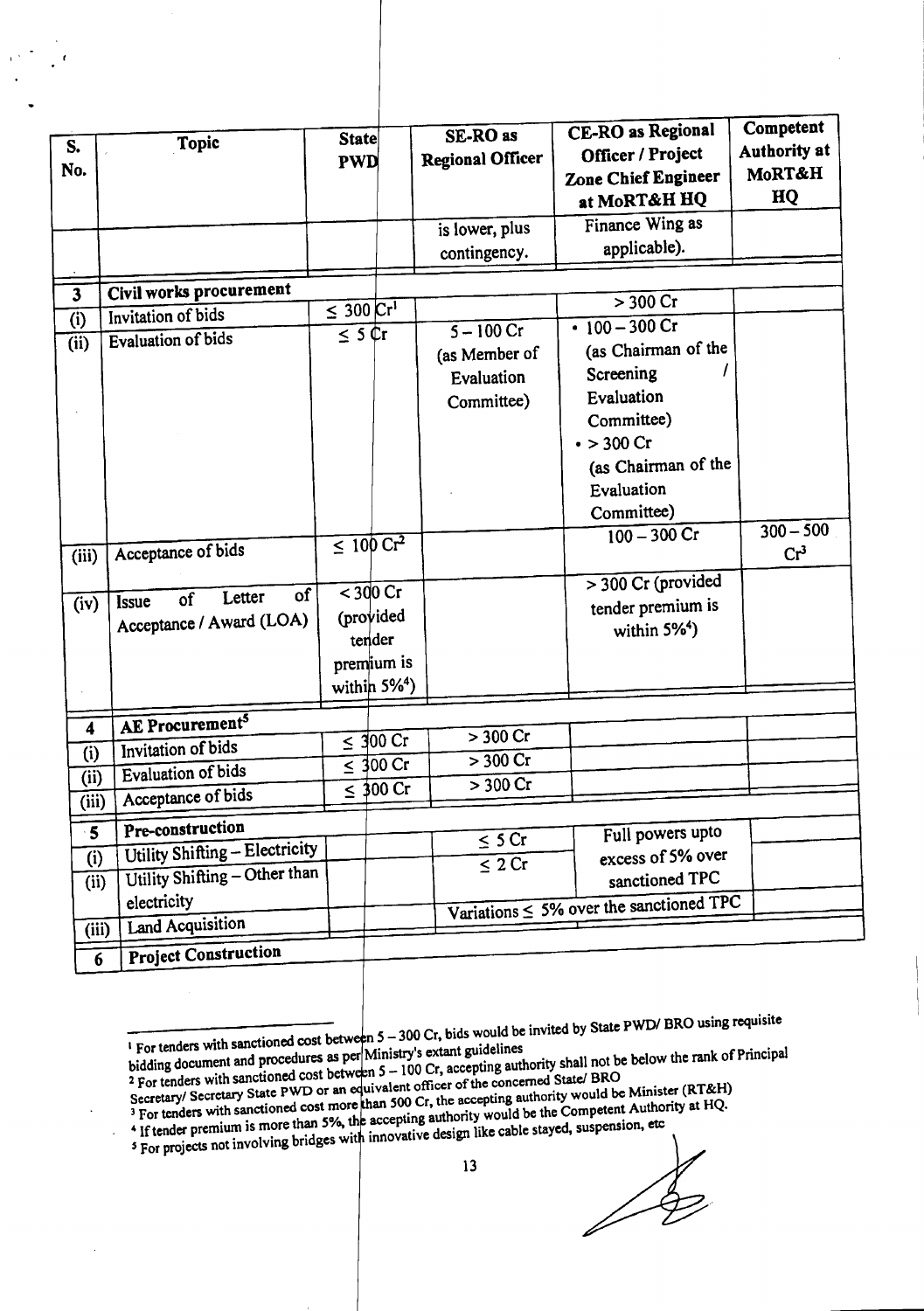| S.    | <b>Topic</b>                 | <b>State</b> | SE-RO as                | <b>CE-RO</b> as Regional           | Competent           |
|-------|------------------------------|--------------|-------------------------|------------------------------------|---------------------|
| No.   |                              | <b>PWD</b>   | <b>Regional Officer</b> | Officer / Project                  | <b>Authority at</b> |
|       |                              |              |                         | <b>Zone Chief Engineer</b>         | MoRT&H              |
|       |                              |              |                         | at MoRT&H HQ                       | HQ                  |
| (i)   | Variation / Change of Scope  |              | $\leq$ 5% over the      | $\leq$ 5% over sanctioned          |                     |
|       | for civil contracts $-$ Item |              | sanctioned cost of      | <b>TPC</b>                         |                     |
|       | <b>Rate Contracts</b>        |              | civil works or          |                                    |                     |
|       |                              |              | accepted bid            |                                    |                     |
|       |                              |              | value whichever         |                                    |                     |
|       |                              |              | is lower, plus          |                                    |                     |
|       |                              |              | contingency             |                                    |                     |
| (i)   | Variation / Change of Scope  |              |                         | 5% over the<br>$\leq$<br>$\bullet$ |                     |
|       | for civil contracts - EPC    |              |                         | sanctioned cost of                 |                     |
|       | Contracts                    |              |                         | civil<br>works<br><b>OF</b>        |                     |
|       |                              |              |                         | accepted bid value                 |                     |
|       |                              |              |                         | whichever is lower                 |                     |
|       |                              |              |                         | (without                           |                     |
|       |                              |              |                         | of<br>concurrence                  |                     |
|       |                              |              |                         | IFD)                               |                     |
|       |                              |              |                         | 5%<br>over<br>$\leq$               |                     |
|       |                              |              |                         | <b>TPC</b><br>sanctioned           |                     |
|       |                              |              |                         | (with<br>concurrence               |                     |
|       |                              |              |                         | of IFD)                            |                     |
| (iii) | Any other variations         |              |                         | $\bullet$ Excess $\leq$ 5% of the  |                     |
|       |                              |              |                         | sanctioned TPC in                  |                     |
|       |                              |              |                         | case of OCE,                       |                     |
|       |                              |              |                         | within<br>• Excess                 |                     |
|       |                              |              |                         | sanctioned TPC in                  |                     |
|       |                              |              |                         | case of RCE                        |                     |
|       |                              |              |                         | (with concurrence of               |                     |
|       |                              |              |                         | IFD if cost norms do               |                     |
|       |                              |              |                         | not exist)                         |                     |
| (iv)  | Contingency                  |              | Specified<br>items      | unforeseen/<br>Any                 |                     |
|       |                              |              | chargeable under        | necessary item upto                |                     |
|       |                              |              | contingency upto        | the extent provision               |                     |
|       |                              |              | extent<br>the           | is available under                 |                     |
|       |                              |              | is<br>provision         | sanctioned estimate                |                     |
|       |                              |              | under<br>available      |                                    |                     |
|       |                              |              | sanctioned              |                                    |                     |
|       |                              |              | estimate                |                                    |                     |
| (v)   | <b>Extension of Time</b>     |              | financial<br><b>No</b>  | Excess $\leq$ 5% of the            |                     |
|       |                              |              | i.e.<br>implication     | sanctioned<br>original             |                     |
|       |                              |              | works<br>cost of        | cost                               |                     |
|       |                              |              |                         |                                    |                     |

..

14

I